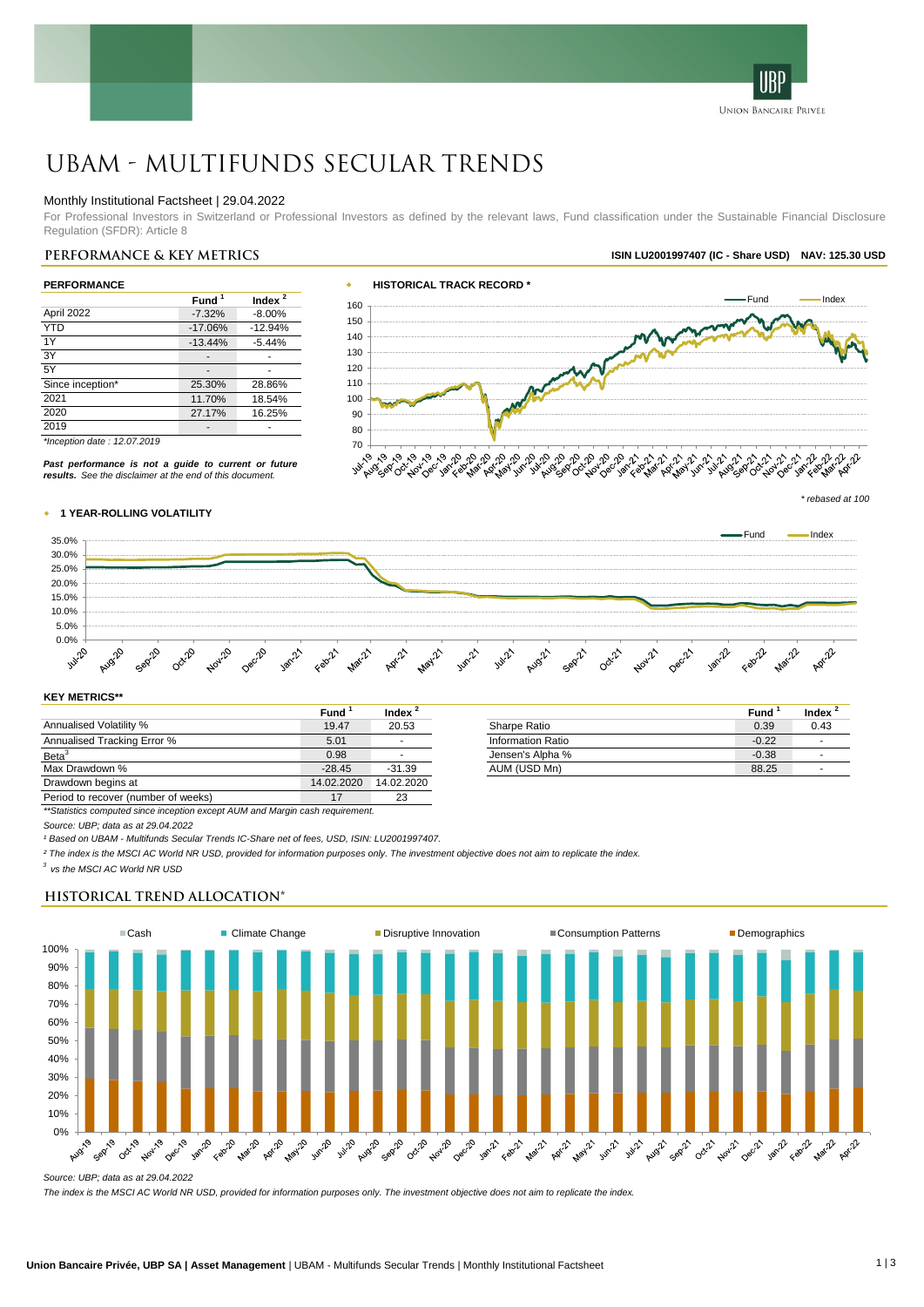# **Top 5 holdings**

|                                                    | <b>Portfolio Weight</b> |
|----------------------------------------------------|-------------------------|
| Name                                               | (end)                   |
| NORDEA 1 SICAV - GL CLIMATE & ENVIRONMENT FD - BI- | 9.93%                   |
| NATIXIS INT (LUX) I - THEMATICS WATER -SA- CAP     | 9.73%                   |
| ROBECO NEW WORLD - FINANCIAL EQUITIES -I USD- CAP  | 9.39%                   |
| FIDELITY - GLBL TECHNOLOGY - Y-ACC-USD- CAP        | 9.13%                   |
| PARVEST SICAV - GLOBAL ENVIRONMENT - IUSD- CAP     | 8.16%                   |
| Total                                              | 46.3%                   |

**Total**

*Source: UBP; data as at 29.04.2022*

*Past performance is not a guide to current or future results. See the disclaimer at the end of this document. \*Performance contribution figures are shown gross of fees.* 

# **Monthly PERFORMANCE CONTRIBUTION**

### w **BY TREND\***

|                             | <b>MTD</b> |
|-----------------------------|------------|
| Climate Change              | $-1.26%$   |
| Demographics                | $-1.66%$   |
| <b>Consumption Patterns</b> | $-1.99%$   |
| Disruptive Innovation       | $-2.32%$   |
| Total                       | $-7.23%$   |

*Source: UBP; data as at 29.04.2022*

*Past performance is not a guide to current or future results. See the disclaimer at the end of this document. \*Performance contribution figures are shown gross of fees.* 

# **MONTHLY CONTRIBUTORS / DETRACTORS**

# **MAIN CONTRIBUTORS**

| Fund                                 | Portfolio<br>Weight (avg) | Portfolio<br>Return | Portfolio<br>Contribution |  |
|--------------------------------------|---------------------------|---------------------|---------------------------|--|
| Biotech/Healthcare 2                 | 1.29%                     | $-5.85%$            | $-0.08%$                  |  |
| Responsible Listed<br>Infrastructure | 6.75%                     | $-2.72%$            | $-0.19%$                  |  |
| <b>Ethical Value</b>                 | 5.64%                     | $-5.14%$            | $-0.29%$                  |  |
| Biotech/Healthcare                   | 5.80%                     | $-5.82%$            | $-0.35%$                  |  |
| Climate and Environment 1            | 9.66%                     | $-4.65%$            | $-0.43%$                  |  |

#### **MAIN DETRACTORS**

| Fund                      | Portfolio<br>Weight (avg) | Portfolio<br>Return | Portfolio<br>Contribution |  |
|---------------------------|---------------------------|---------------------|---------------------------|--|
| Robotics                  | 6.15%                     | $-13.87%$           | $-0.91%$                  |  |
| Technology                | 9.00%                     | $-9.59%$            | $-0.85%$                  |  |
| Financials/Fintech 1      | 9.39%                     | $-8.66%$            | $-0.82%$                  |  |
| Water                     | 9.63%                     | $-6.34%$            | $-0.62%$                  |  |
| Climate and Environment 2 | 8.18%                     | $-6.87%$            | $-0.56%$                  |  |

#### *Source: UBP; data as at 29.04.2022*

*Past performance is not a guide to current or future results. See the disclaimer at the end of this document.*

# **HISTORICAL ANALYSIS**

#### **PORTFOLIO DATA Apr-22 Mar-22 Feb-22 Jan-22 Dec-21 Nov-21 Oct-21** Top 5 holdings weight 46.3% 46.1% 45.3% 46.2% 46.1% 45.5% 45.4% Number of holdings and the set of the set of holdings and the set of the set of the set of the set of the set of the set of the set of the set of the set of the set of the set of the set of the set of the set of the set of

*Source: UBP; data as at 29.04.2022*

*Past performance is not a guide to current or future results. See the disclaimer at the end of this document.*